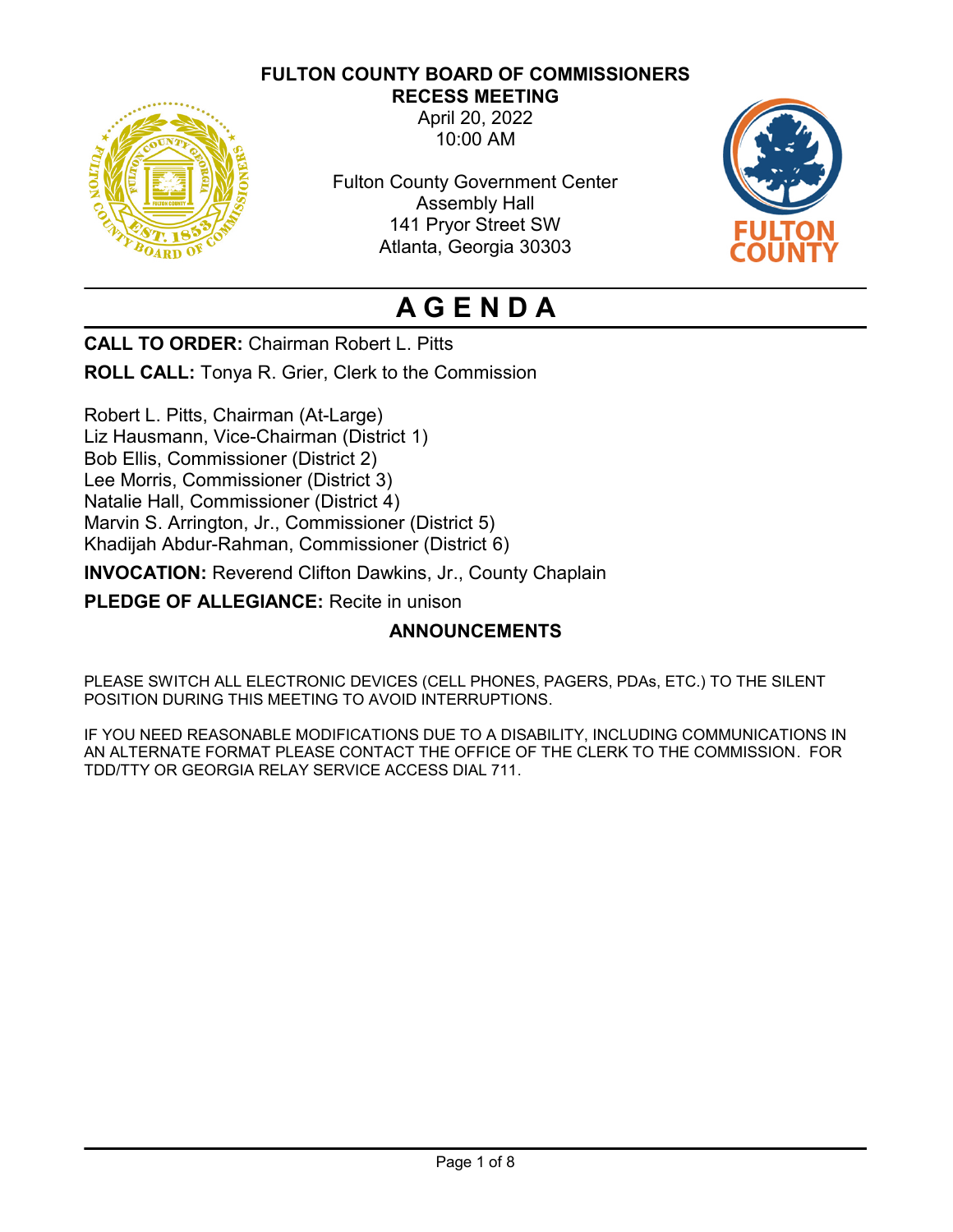# **CONSENT AGENDA**

## **[22-0269](http://fulton.legistar.com/gateway.aspx?m=l&id=/matter.aspx?key=10718) Board of Commissioners**

Adoption of the Consent Agenda - All matters listed on the Consent Agenda are considered routine by the County Commission and will be enacted by one motion. No separate discussion will take place on these items. If discussion of any Consent Agenda item is desired, the item will be moved to the Recess Meeting Agenda for separate consideration.

## **[22-0270](http://fulton.legistar.com/gateway.aspx?m=l&id=/matter.aspx?key=10719) Board of Commissioners**

Proclamations for Spreading on the Minutes.

Proclamation recognizing "Gloria Tanner Remembrance Day." **(Abdur-Rahman)** April 13, 2022

Proclamation recognizing "Vincent Dichotomy Hockett Appreciation Day." **(Arrington)** April 17, 2022

Proclamation recognizing "River Trail Middle School Appreciation Day." **(Hausmann)** April 21, 2022

# **Open & Responsible Government**

#### **[22-0271](http://fulton.legistar.com/gateway.aspx?m=l&id=/matter.aspx?key=10703) Finance**

The Georgia Department of Human Services, Division of Family and Children Services operates a federally funded Low Income Household Water Assistance Program (LIHWAP). Finance is requesting Board authorization to contractually participate in the program which will allow eligible Fulton County water and sewer customers to enroll.

## **[22-0272](http://fulton.legistar.com/gateway.aspx?m=l&id=/matter.aspx?key=10704) Finance**

Ratification of March 2022 Grants Activity Report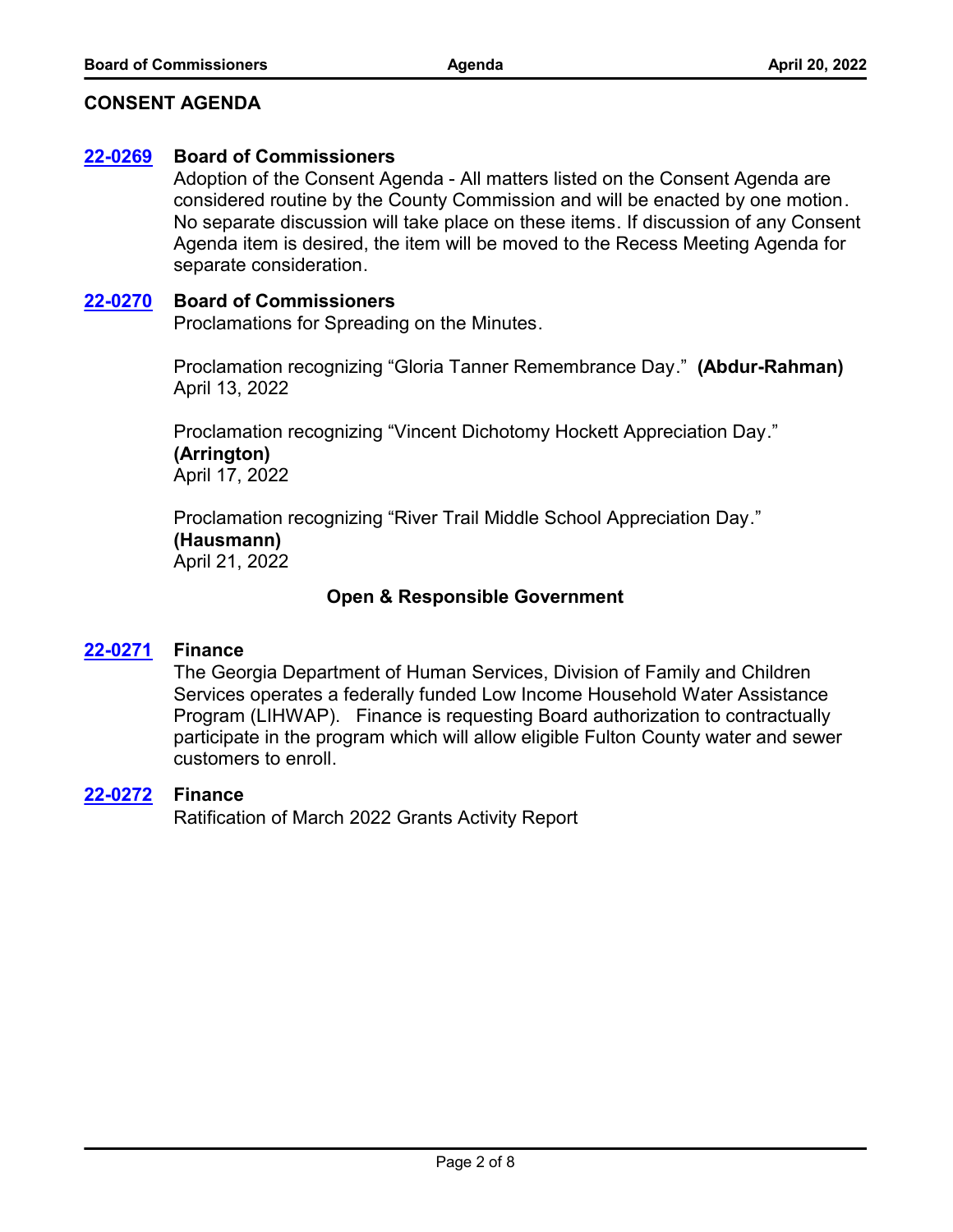# **Arts and Libraries**

# **[22-0273](http://fulton.legistar.com/gateway.aspx?m=l&id=/matter.aspx?key=10685) Library**

Request approval to pay outstanding invoices for Walscot storage services in an amount not to exceed \$8,300.00. In January 2019 the Library requested a storage container to be placed in the back of the Milton Warehouse for storage of Library materials while branches were being renovated. The Library's Financial System's Manager retired soon after and the storage bill was never paid. The storage company recently reached out to the Library System which is when the Library found out about this escalating outstanding bill. The aforementioned dollar amount will take care of the past due balances up to April 2022. The department has setup a procurement from May 2022 until December 2022 in order to cover current and anticipated invoices and services.

# **[22-0274](http://fulton.legistar.com/gateway.aspx?m=l&id=/matter.aspx?key=10686) Library**

Request approval for usage of BeltLine TAD funds for the BOC-approved collections enhancement in an amount not to exceed \$1,000,000.00. On January 19, 2022, the BOC took action to fund the purchase of a collection of shelf ready books to be distributed throughout all 34 Libraries. Although the funding was formally approved at a prior BOC meeting, this action authorizes the usage of the funding out of the tax allocation district fund. Effective upon BOC approval.

# **Infrastructure and Economic Development**

# **[22-0275](http://fulton.legistar.com/gateway.aspx?m=l&id=/matter.aspx?key=10629) Select Fulton**

Request approval of a recommended proposal - Department of Economic Development, 22RFP0121B-PS, Adult and Dislocated Worker Services in an amount not to exceed \$1,028,125.00 with Arbor E&T, LLC dba Equus Workforce Solutions (Equus) (Louisville, KY), to provide comprehensive career services for Adult and Dislocated Workers for the Fulton County Local Workforce Development Board. Effective July 1, 2022 through June 31, 2023 with three renewal options. 100% grant funded.

# **[22-0276](http://fulton.legistar.com/gateway.aspx?m=l&id=/matter.aspx?key=10630) Select Fulton**

Request approval of a recommended proposal - Department of Economic Development, 22RFP0120B-PS, Youth Services, in an amount not to exceed \$600,000.00 with Arbor E&T, LLC dba Equus Workforce Solutions (Equus) (Louisville, KY), to provide comprehensive career services for Youth for the Fulton County Local Workforce Development Board. Effective July 1, 2022 through June 31, 2023, with three renewal options. 100% grant funded.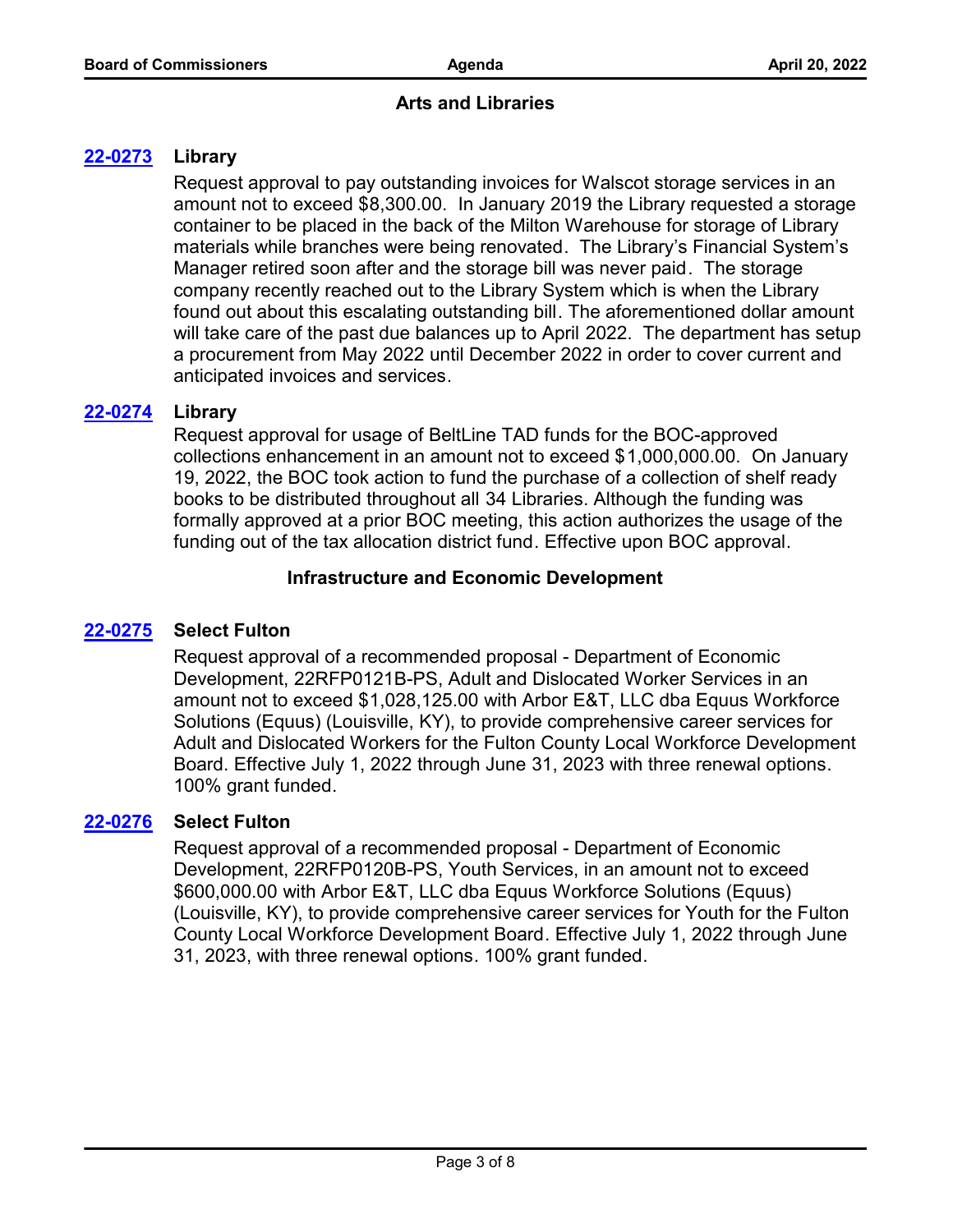# **Justice and Safety**

# **[22-0277](http://fulton.legistar.com/gateway.aspx?m=l&id=/matter.aspx?key=10574) Police**

Request approval of the lowest responsible bidder - Police Department, 22ITBC0125B-EC, Judgmental Pistol Simulator in an amount not to exceed \$62,500.00 with InVeris Training Solutions, Inc. (Suwanee, GA) to provide a judgmental pistol simulator for the Fulton County Public Training Center. Effective upon BOC approval. 100% grant funded.

# **[22-0278](http://fulton.legistar.com/gateway.aspx?m=l&id=/matter.aspx?key=10628) Police**

Request approval to amend an existing contract - Police Department, 20RFP125037B-CJC, Armed and Unarmed Security Services with Universal Protection Services, LLC dba Allied Universal Security Services, (Atlanta, GA) to increase the current pay rates for contract security positions. No additional funding is required. Effective upon BOC approval.

# **RECESS MEETING AGENDA**

# **[22-0279](http://fulton.legistar.com/gateway.aspx?m=l&id=/matter.aspx?key=10720) Board of Commissioners**

Adoption of the Recess Meeting Agenda.

# **[22-0280](http://fulton.legistar.com/gateway.aspx?m=l&id=/matter.aspx?key=10721) Clerk to the Commission**

Ratification of Minutes.

Recess Meeting Minutes, March 16, 2022 Regular Meeting Post Agenda Minutes, April 13, 2022

# **[22-0281](http://fulton.legistar.com/gateway.aspx?m=l&id=/matter.aspx?key=10722) Board of Commissioners**

Presentation of Proclamations and Certificates.

Proclamation recognizing "Eslene Richmond Shockley Appreciation Day." **(Hall/Arrington)**

Proclamation recognizing "Makenzie Thompson Appreciation Day." **(Arrington)**

Proclamation recognizing "Latin American Association Appreciation Day." **(Hall)**

Proclamation recognizing "National Organ and Tissue Month." **(Arrington/Hall)**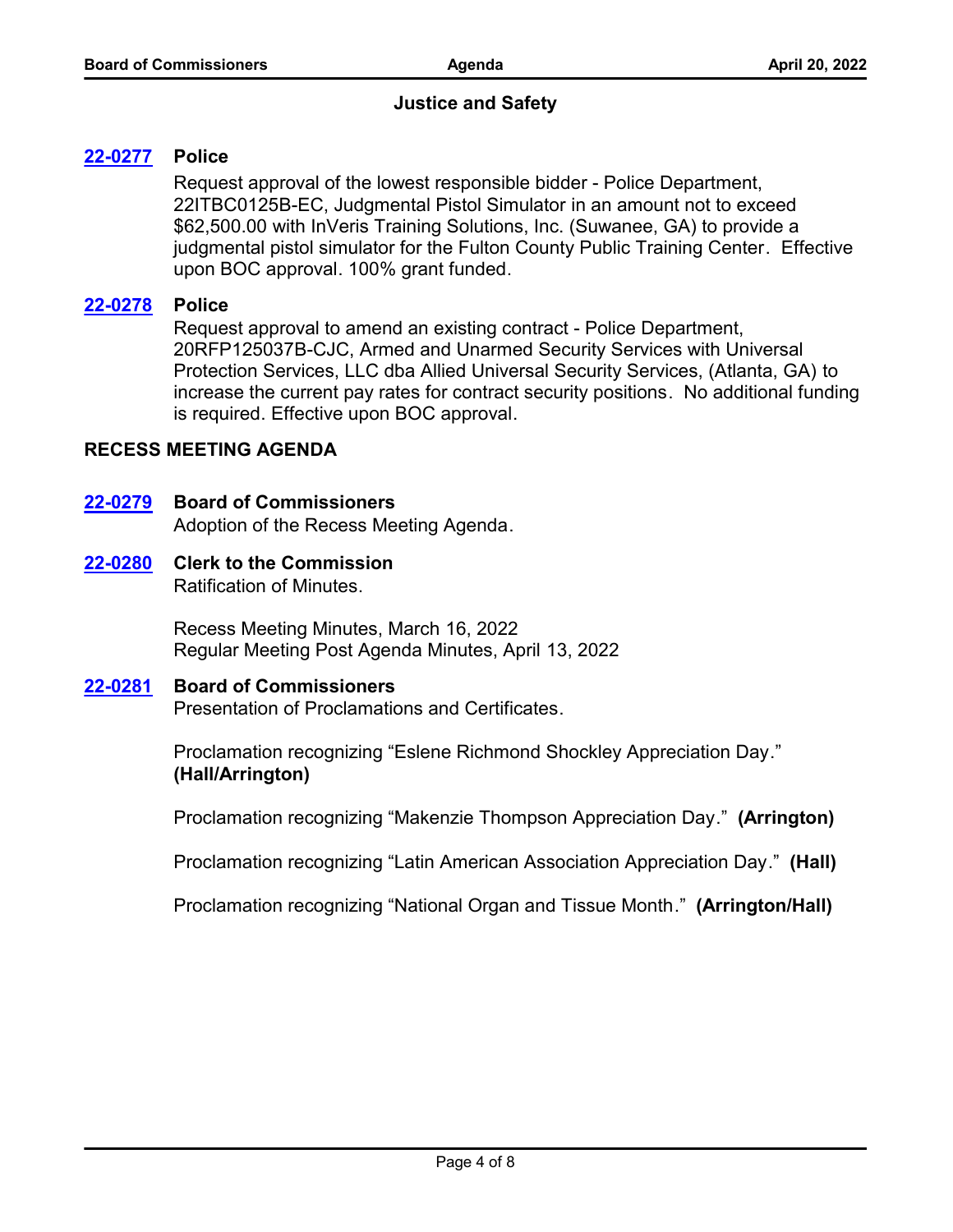## **PUBLIC HEARINGS**

## **[22-0282](http://fulton.legistar.com/gateway.aspx?m=l&id=/matter.aspx?key=10723) Board of Commissioners**

Public Comment - Citizens are allowed to voice County related opinions, concerns, requests, etc. during the Public Comment portion of the Commission meeting. **Speakers will be granted up to two minutes each. Members of the public will not be allowed to yield or donate time to other speakers. The Public Comment portion of the meeting will not exceed 30 minutes at the Regular Meeting, nor will this portion exceed thirty minutes at the Recess Meeting.** In the event the 30 minute time limit is reached prior to public comments being completed, public comment will be suspended and the business portion of the BOC meeting will commence. Public comment will resume at the end of the meeting. Similarly, written comments (that were timely submitted) not previously read, may be read at the end of the meeting. For more information or to arrange a speaking date, contact the Clerk's Office.

## **COUNTY MANAGER'S ITEMS**

# **Open & Responsible Government**

#### **[22-0283](http://fulton.legistar.com/gateway.aspx?m=l&id=/matter.aspx?key=10696) County Manager**

Presentation of COVID-19 Operational Response Update.

#### **[22-0284](http://fulton.legistar.com/gateway.aspx?m=l&id=/matter.aspx?key=10454) Finance**

Presentation, review and approval of April 20, 2022 Budget Soundings

#### **[22-0285](http://fulton.legistar.com/gateway.aspx?m=l&id=/matter.aspx?key=10728) Human Resources Management**

Request approval to modify the Classification and Compensation Plan by moving the existing title of Technology Innovation & Support Manager, BOC to the key classifications section at grade K10; and by adding a new title of Chief Counsel to the Sheriff (grade K11) to the key classifications section.

#### **[22-0286](http://fulton.legistar.com/gateway.aspx?m=l&id=/matter.aspx?key=10558) Registration & Elections**

Request approval of a statewide contract - Department of Registration and Elections, #47800-SOS0000037, Master Solution Purchase and Services Agreement in the amount of \$135,950.00 with Dominion Voting Systems, Inc. (Denver, CO), to provide ballot paper and equipment for the 2022 General Primary/Special Elections and General Primary Runoff. Effective upon BOC approval.

## **[22-0287](http://fulton.legistar.com/gateway.aspx?m=l&id=/matter.aspx?key=10623) Information Technology**

Request approval of statewide contract - Information Technology, SWC99999-SPD0000139, Enterprise Infrastructure in the amount of \$1,442,395.86 with Dell Marketing L.P. (Round Rock, TX) to upgrade the County's server infrastructure for improved system performance. Effective upon BOC approval.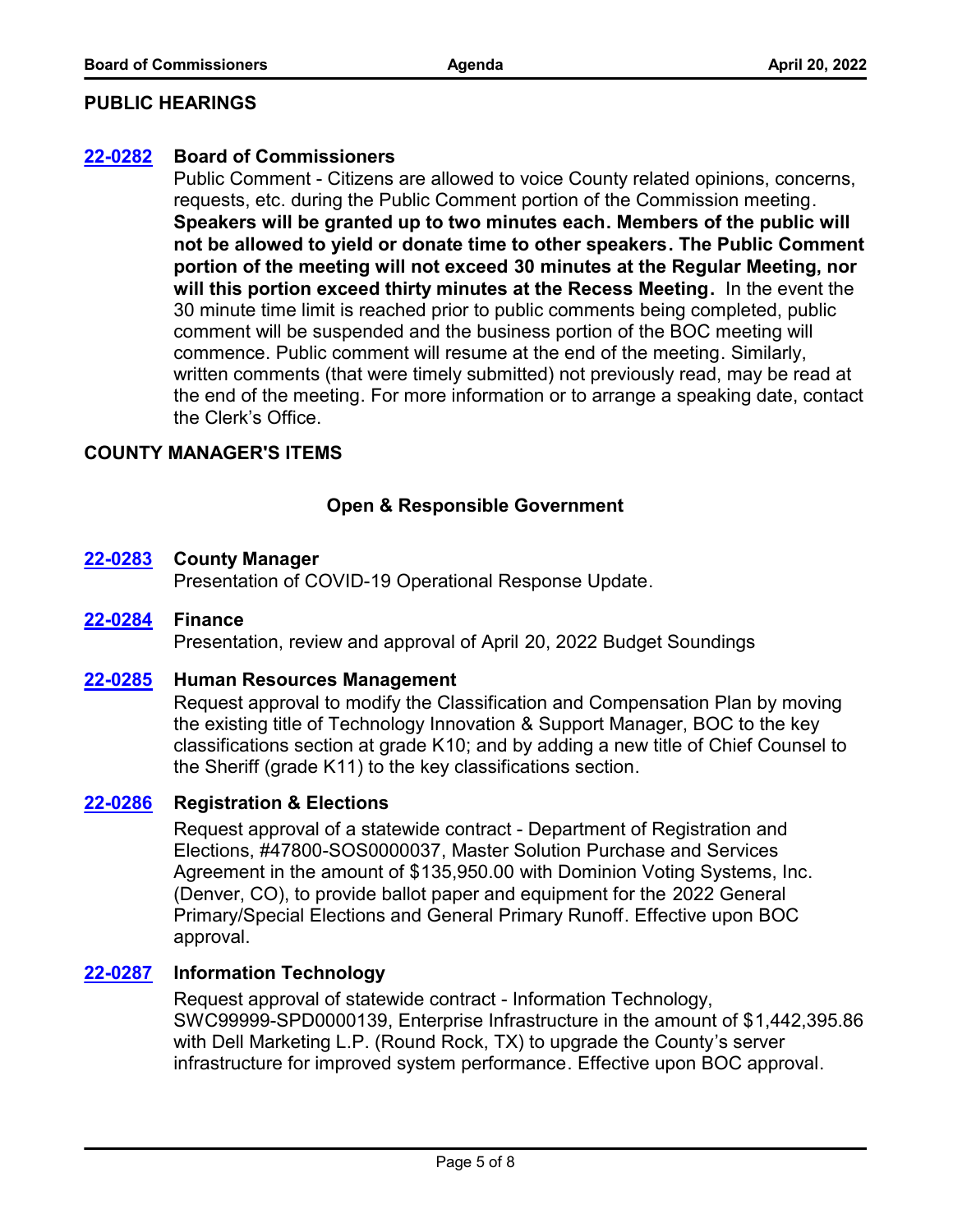## **[22-0288](http://fulton.legistar.com/gateway.aspx?m=l&id=/matter.aspx?key=10624) Information Technology**

Request approval to utilize cooperative purchasing - Information Technology, General Services Administration (GSA) Contract GS-35F-0410X, Computer Aided Dispatch (CAD) Services, in the amount not to exceed \$728,005.00 with Mission Critical Partners (Port Matilda, PA) to provide added resiliency to the County's E911 system. Effective upon BOC approval until final acceptance by the County.

## **[22-0289](http://fulton.legistar.com/gateway.aspx?m=l&id=/matter.aspx?key=10632) Real Estate and Asset Management**

Request approval to utilize a cooperative purchasing contract - Department of Real Estate and Asset Management, GSA Contract #GS-07F-154DA, X-Ray Scanning Systems, with Rapiscan Systems, Inc. (Palmetto, GA) in the amount of \$84,366.99, to provide three (3) new Rapiscan 922CX multi-voltage 160KV X-Ray Scanning Systems for Fulton County facilities. This is a one-time procurement.

# **Health and Human Services**

# **[22-0290](http://fulton.legistar.com/gateway.aspx?m=l&id=/matter.aspx?key=10403) Senior Services**

Request approval to increase spending authority - Department of Senior Services, RFP 17RFP109210A-FB, Comprehensive Nutrition Services in the total amount of \$23,569.13, Open Hand Atlanta (Atlanta, GA), to provide Home Delivered Meals and Congregate Meal for Fulton County residents aged 60 and above. Effective upon Board approval.

## **Infrastructure and Economic Development**

# **[22-0291](http://fulton.legistar.com/gateway.aspx?m=l&id=/matter.aspx?key=10631) Select Fulton**

Request approval of a recommended proposal - Department of Economic Development, 22RFP0119B-PS, WIOA One Stop Operator, in an amount not to exceed \$125,000.00 with Arbor E&T, LLC dba Equus Workforce Solutions (Equus) (Louisville, KY) to provide comprehensive One Stop Operator Services for the Fulton County Local Workforce Development Board effective July 1, 2022 through June 30, 2023 with three renewal options. 100% grant funded.

#### **Justice and Safety**

# **[22-0292](http://fulton.legistar.com/gateway.aspx?m=l&id=/matter.aspx?key=10584) Sheriff**

Request approval to extend an existing contract - Sheriff's Office, 17RFP33017B-BR in an amount not to exceed \$2,550,739.00 with Aramark Correctional Services, LLC (Conyers, Georgia) to provide inmate food services to inmates housed at the Fulton County Jail, Marietta Annex, and South Fulton Municipal Regional Jail. Effective dates: May 1, 2022 through December 31, 2022.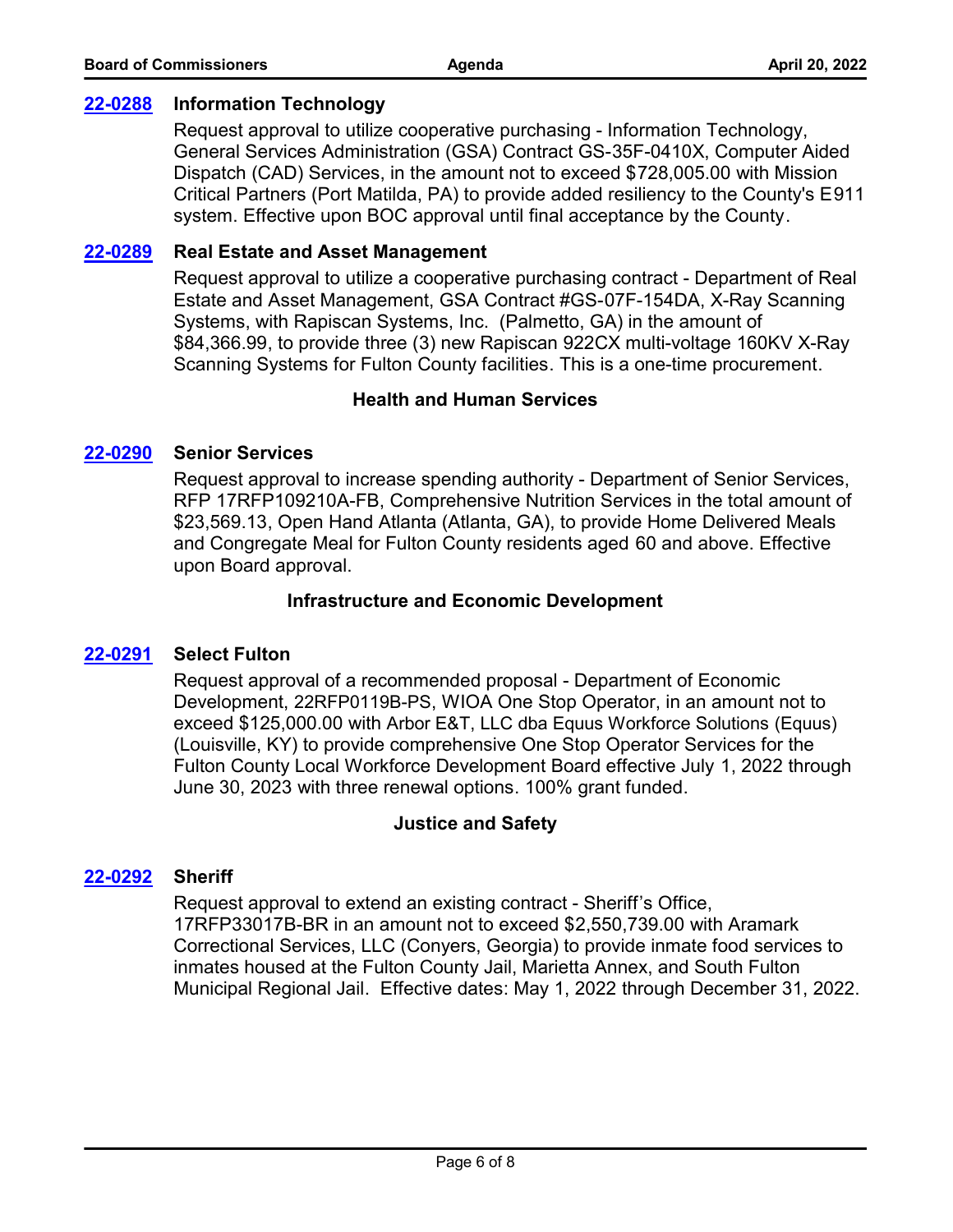# **COMMISSIONERS' ACTION ITEMS**

# **[22-0208](http://fulton.legistar.com/gateway.aspx?m=l&id=/matter.aspx?key=10699) Board of Commissioners**

DEVELOPMENT AUTHORITY OF FULTON COUNTY **(HELD ON 4/13/22)**

Term = 4 Years

Term below expires: 5/31/2025 Jo Anna Potts **(Abdur-Rahman) (Resigned)**

**Commissioner Abdur-Rahman nominated Rodney Littles to replace Jo Anna Potts for a District appointment to an unexpired term ending May 31, 2025.**

## **[22-0293](http://fulton.legistar.com/gateway.aspx?m=l&id=/matter.aspx?key=10730) Board of Commissioners**

Request approval of a Resolution approving the emergency maintenance on certain storm water detention ponds located within the boundaries of the City of South Fulton Georgia, in order to address the growing public safety and health concerns, pursuant to certain Fulton County Easement rights, and for other purposes. **(Abdur-Rahman)**

## Request approval of a Resolution to amend the limitations on seeking Elected Office Personnel Policy (211-22). **(Hausmann) [22-0294](http://fulton.legistar.com/gateway.aspx?m=l&id=/matter.aspx?key=10702) Board of Commissioners**

# **COUNTY MANAGER'S PRESENTATION AND DISCUSSION ITEMS**

# **Health and Human Services**

# **[22-0295](http://fulton.legistar.com/gateway.aspx?m=l&id=/matter.aspx?key=10687) Information Technology**

Presentation of Health & Human Services Application

# **Justice and Safety**

Presentation: Justice and Safety Priority Area Report for FY2022 **[22-0296](http://fulton.legistar.com/gateway.aspx?m=l&id=/matter.aspx?key=10708) Strategy and Performance Management**

# **COMMISSIONERS' PRESENTATION AND DISCUSSION ITEMS**

# **[22-0264](http://fulton.legistar.com/gateway.aspx?m=l&id=/matter.aspx?key=10677) Board of Commissioners**

Discussion: Update of activities of the City of Atlanta and Fulton County Recreation Authority (AFCRA). **(Arrington) (HELD ON 4/13/22)** 

# **[22-0266](http://fulton.legistar.com/gateway.aspx?m=l&id=/matter.aspx?key=10695) Board of Commissioners**

Discussion: Transparency and Accountability in Fulton County **(Abdur-Rahman) (HELD ON 4/13/22)**